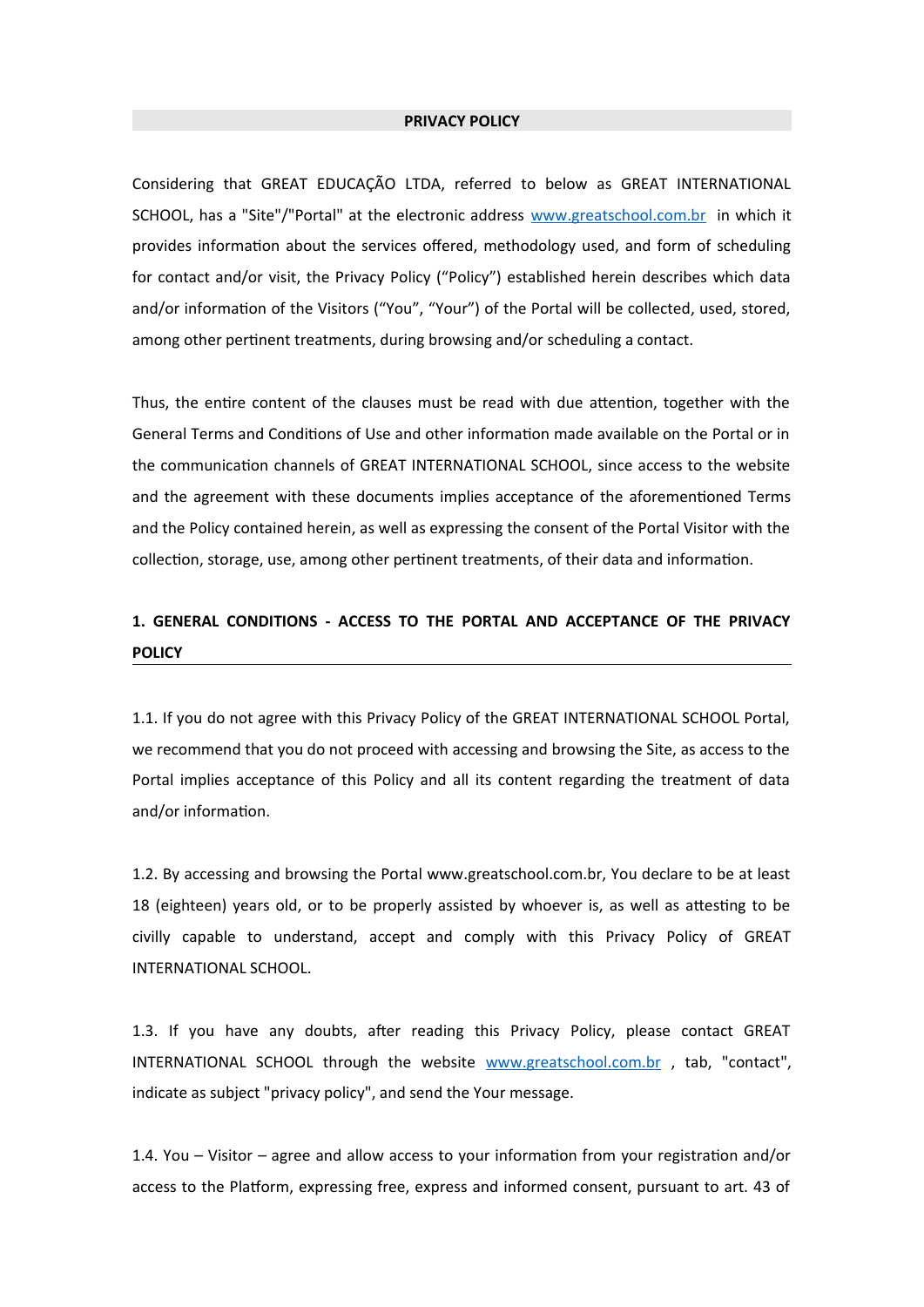the Consumer Defense Code, art. 7, item IX, of Law 12.965/2014 and art. 7, item I, and art. 8 of the General Law for the Protection of Personal Data.

## **2. DATA COLLECTION AND INFORMATION.**

2.1. The GREAT INTERNATIONAL SCHOOL portal is intended to provide information about its educational services, as well as a section with a form for scheduling a contact and/or visit for further clarification. Therefore, since there is no need to create a Login and Access Password or even a profile on the website www.greatschool.com.br, the data collected is mainly related to navigation information.

2.2. GREAT INTERNATIONAL SCHOOL collects browsing data automatically when You access and use the Platform, such as characteristics of the access device, browser, Internet Protocol (IP, with date and time), IP origin, customer information, pages accessed, search terms typed on the Platform, behavior on the Portal, information searched and viewed, among others.

2.3. GREAT INTERNATIONAL SCHOOL may also use certain standard technologies to collect information about You, such as Cookies, pixel tags, beacons and local shared objects, in order to improve your browsing experience. Information about Cookie technology is detailed in topic 5 of this Policy, and the Visitor may request additional clarification through the GREAT INTERNATIONAL SCHOOL contact channels in case of doubt.

2.4. You can, at any time, block some of these technologies from automatic data collection. However, if this configuration is implemented, it is possible that some of the Portal's functionalities will no longer operate correctly.

2.5. In the Admissions section, information such as "Visitor's name", "E-mail", "Mobile number", "Name of potential student" "Date of birth of potential student", "education segment" is requested. as well as time preferences. Such data are intended to facilitate service to interested parties, directing the provision of information by education segment (kindergarten, elementary or high school), and choosing the best contact and/or visit date. It is noteworthy that this scheduling is optional, and does not affect access to other information on the Portal.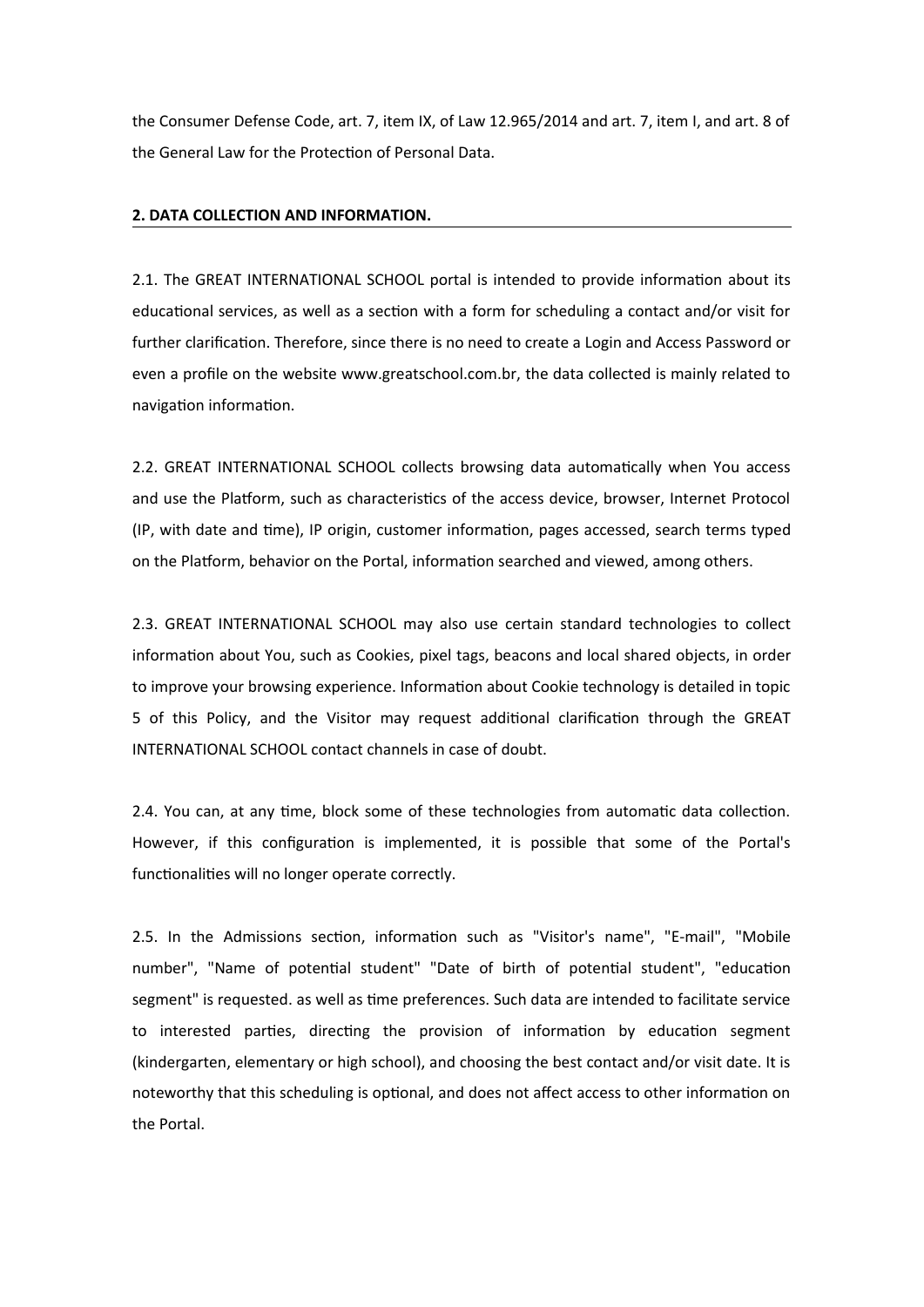2.6. Once the data and information collected when accessing the Site have been clarified, You express your free, express and informed consent in relation to the collection of such information, for the purposes of the provisions of art. 7, item IX, of Law 12.965/2014 and in art. 7, item I, and art. 8 of the General Data Protection Law.

## **3. USE AND PROCESSING OF THE INFORMATION AND DATA COLLECTED.**

3.1. GREAT INTERNATIONAL SCHOOL considers all information collected by browsing the Portal to be confidential. Therefore, it will only use them in the way described herein and authorized by You.

3.2. All information collected while browsing the Portal is used to improve the provision of services by GREAT INTERNATIONAL SCHOOL, optimizing your browsing experience and access to the Site, as well as for advertising purposes.

3.3. GREAT INTERNATIONAL SCHOOL may work with third party companies to deliver advertisements to You during your access to the Portal. Such companies may collect information about your visits to the Site in order to provide personalized advertisements about goods and services of interest to you. Such information does not and will not include your name, address, email address or your telephone number.

3.4. You express your free, express and informed consent for GREAT INTERNATIONAL SCHOOL and its partners to use the information collected by accessing the Portal for advertising purposes, as well as for the proper provision of services by GREAT INTERNATIONAL SCHOOL for the purposes of the provisions of art. 7, item IX, of Law 12.965/2014 and in art. 7, item I, art. 8 and art. 11, item I, of the General Data Protection Law.

3.5. It is also important to note that the Portal may contain links to other pages, including those of partners, which have Privacy Policies with provisions different from the provisions of this GREAT INTERNATIONAL SCHOOL Policy. Thus, GREAT INTERNATIONAL SCHOOL is not responsible for the collection, use, sharing and storage of your data by those responsible for such pages outside its platform.

#### **4. DATA AND INFORMATION SHARING.**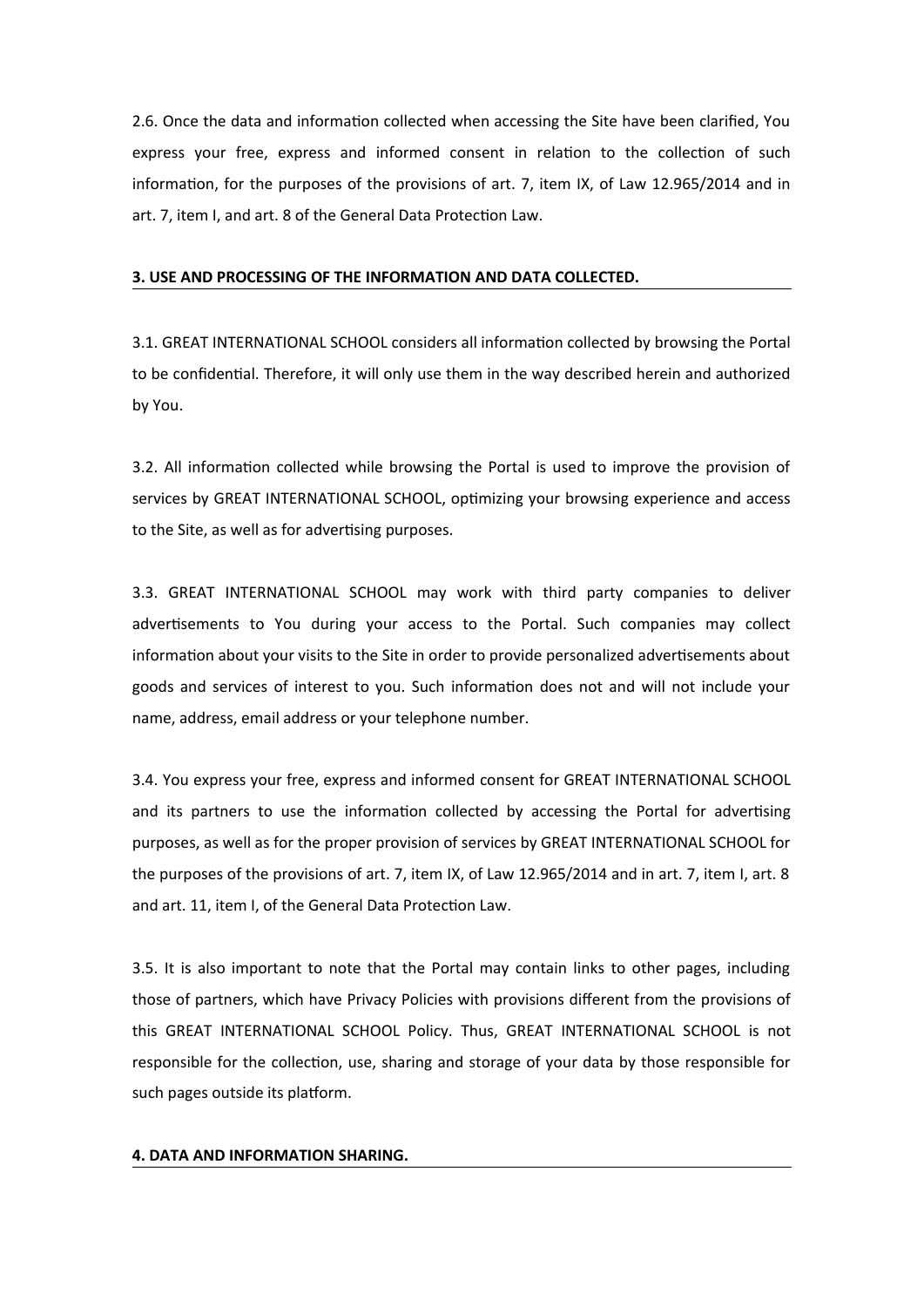4.1. GREAT INTERNATIONAL SCHOOL may share the data collected through the Portal, in the following situations:

- a. With partner companies of GREAT INTERNATIONAL SCHOOL, for advertising purposes;
- b. When necessary for the commercial activities of GREAT INTERNATIONAL SCHOOL;
- c. To protect the interests of GREAT INTERNATIONAL SCHOOL in any type of conflict, including lawsuits;
- d. In the case of transactions and corporate changes involving GREAT INTERNATIONAL SCHOOL, in which case the transfer of information will be necessary for the continuity of the services; and/or:
- e. By court order or by request of administrative authorities that have legal competence for your request.

# **5. 5. INFORMATION ABOUT COOKIES, OTHER TECHNOLOGIES AND THIRD-PARTY DATA COLLECTION.**

5.1. Technologies such as Cookies, pixel tags, device identifiers or otherwise, and local storage ("Cookies and similar technologies") are used to transmit, protect and understand products, services and advertisements both within and outside the Services.

5.2. Cookies are small files stored on the User's browser, mobile phone or other device. Pixel tags (also known as clean GIFs, web beacons or pixels) are small blocks of code on a web page that allow them to perform actions such as reading and storing cookies and transmitting information to GREAT INTERNATIONAL SCHOOL partners.

5.3. The resulting connection can include information such as a device's IP address, the time a person visualized the pixel, an identifier associated with the browser or device, and the type of browser in use.

5.4. Local storage is an industry-standard technology that allows a website or application to store and retrieve data from a person's computer, cell phone, or other device. Some examples include HTML5 devices or local storage and Caching.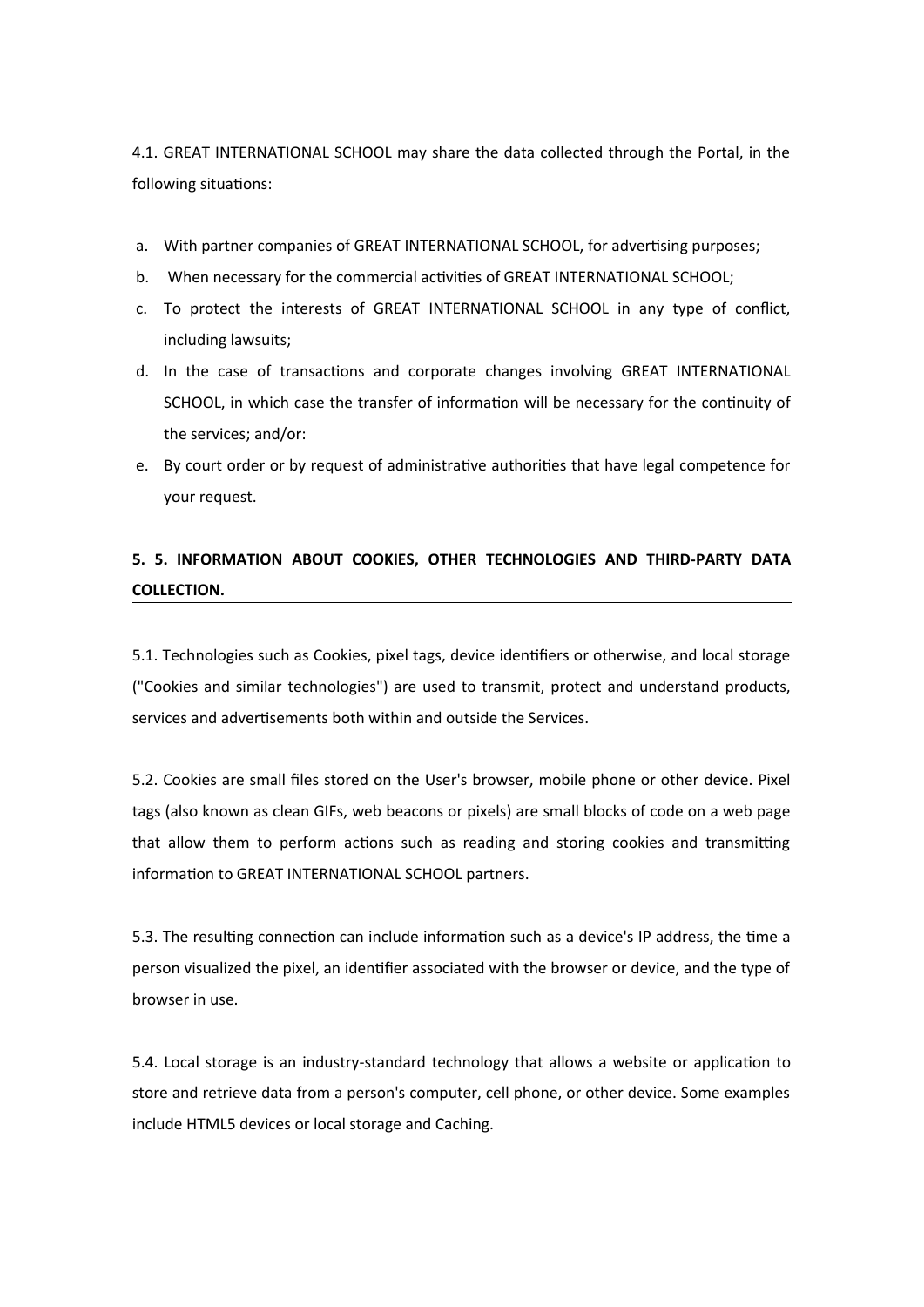5.5. These technologies may be used, among others, to: (a) allow GREAT INTERNATIONAL SCHOOL to display the most relevant content and offers to the User; (b) improve products and Services; and (c) help keep the Services secure.

5.6. The similar ones used may vary as the Services are improved and updated, but they are generally restricted to the categories of use below:

| <b>USE CATEGORIES</b>    | <b>EXAMPLES</b>                                                                    |
|--------------------------|------------------------------------------------------------------------------------|
|                          | Responsible for indicating that the User is connected, so that it is possible to   |
| authentication           | offer him the appropriate resources, as well as to understand how the Users use    |
|                          | the platform and other applications and services.                                  |
| Website security         | The purpose is to help maintain the security of the Services by providing support  |
| and integrity            | or activating security features and helping to detect activities that violate the  |
|                          | Terms of Use. For example, it helps to protect the User's account from unwanted    |
|                          | access.                                                                            |
|                          | Responsible for analyzing browsing behavior and serving ads, making them more      |
| Ads, ideas and           | relevant to the User and analyzing products and services and their use. For        |
|                          | example, you can use a Cookie to find out if someone to whom an ad has been        |
|                          | served makes a purchase on the advertiser's website or installs the advertised     |
| measurement              | app later. Accordingly, partners may use Cookies or other similar technologies     |
|                          | to determine if GREAT INTERNATIONAL SCHOOL displayed one of their                  |
|                          | advertisements and how it performed, or to inform how the User interacts with      |
|                          | it.                                                                                |
| <b>Site Features and</b> | Responsible for helping to provide products and services, for instance, when the   |
| <b>Services</b>          | User has seen or interacted with content on the Services and provide him with      |
|                          | other social plugins, other experiences and personalized content or make           |
|                          | suggestions.                                                                       |
| Performance              | The goal is to provide the best experience possible, for example, helping to route |
|                          | traffic between servers and figuring out how fast GREAT INTERNATIONAL              |
|                          | SCHOOL is loaded for different people. From time to time, information may be       |
|                          | stored in the User's browser or device so that resources in use can load and       |
|                          | respond quickly.                                                                   |
| <b>Analysis</b><br>and   | The objective is to understand, improve and research products and services,        |
| research                 | including when the User accesses GREAT INTERNATIONAL SCHOOL or other               |
|                          | websites and applications from the computer or mobile device. For example, it is   |
|                          | possible to use Cookies or similar technologies (including information from your   |
|                          | device) to understand how the User is using social plugins and to improve them,    |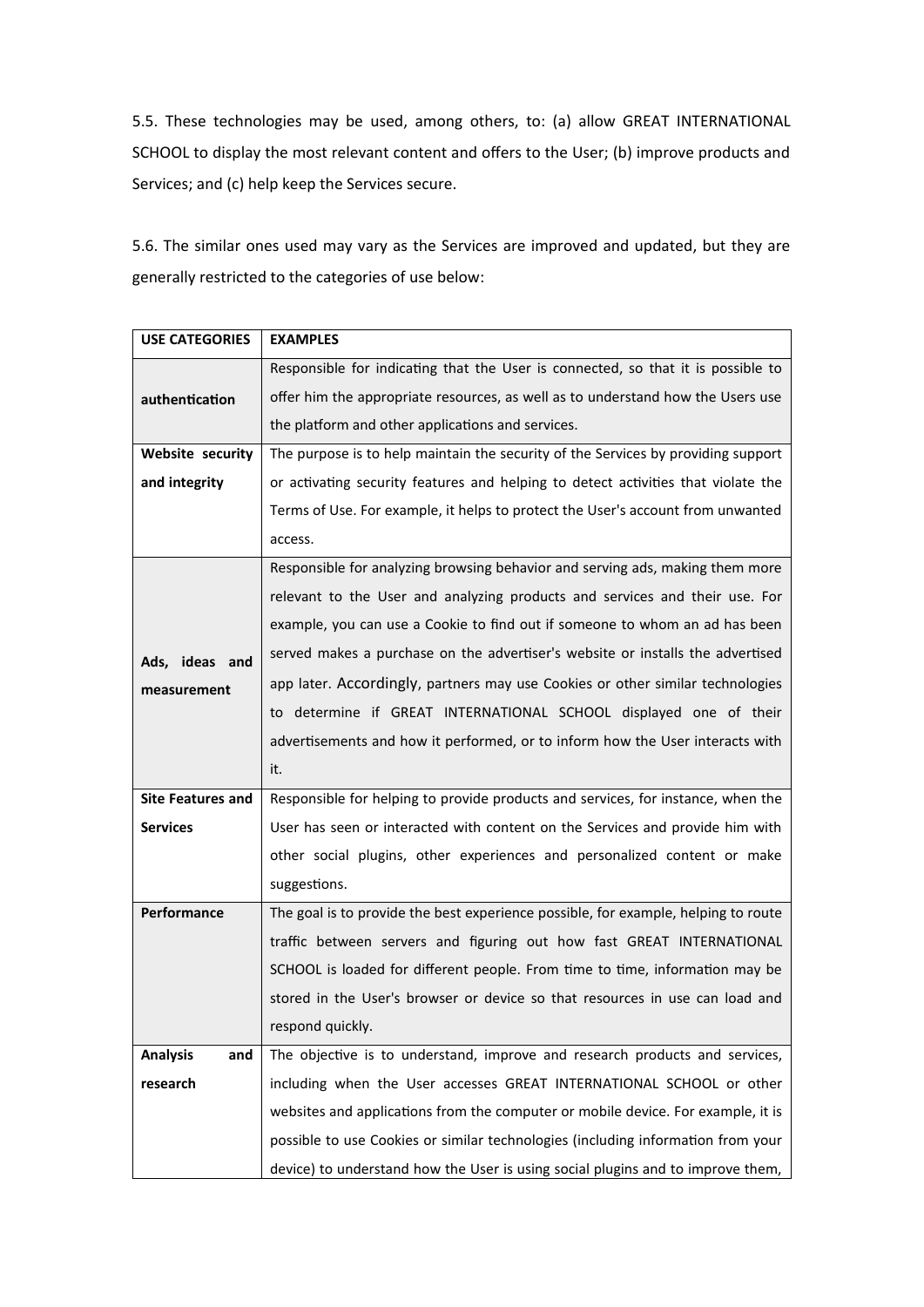| and information about this analysis may be shared with the partners of GREAT |
|------------------------------------------------------------------------------|
| INTERNATIONAL SCHOOL.                                                        |

5.7. It is possible for the Visitor to manage preferences for Cookies and other similar technologies by configuring their browser, refusing or deleting certain Cookies and other types of identifiers. This, however, may compromise the Services or prevent the functioning of certain features that make up the Services.

## **6. MODE AND TIME FOR STORAGE OF COLLECTED INFORMATION AND DATA.**

6.1. The information provided by You when browsing the Portal will be stored by GREAT INTERNATIONAL SCHOOL, on its own servers or those contracted by it nationally or internationally.

6.2. GREAT INTERNATIONAL SCHOOL employs all reasonable market efforts to ensure the security of its systems in the storage of such data, in full compliance with art. 6, item VII, of the General Data Protection Law, such as:

a. Use of industry and standard methods to encrypt and anonymize collected data;

b. Use of software to protect against unauthorized access to our systems;

c. Authorization of access only to people previously established to the places where we store the information;

d. Existence of internal policies to maintain information security; and

e. Signing of contracts with employees who have access to their information, in order to establish the obligation to maintain absolute secrecy and confidentiality of accessed data, under penalty of civil and criminal liability, in accordance with Brazilian law.

6.3. GREAT INTERNATIONAL SCHOOL will store the collected data and information for as long as is necessary for all collection purposes mentioned in this Privacy Policy and in the General Terms and Conditions of Use, such as obligations arising from laws, contracts and requests from the corresponding authorities.

## **7. DELETION OF COLLECTED INFORMATION AND DATA**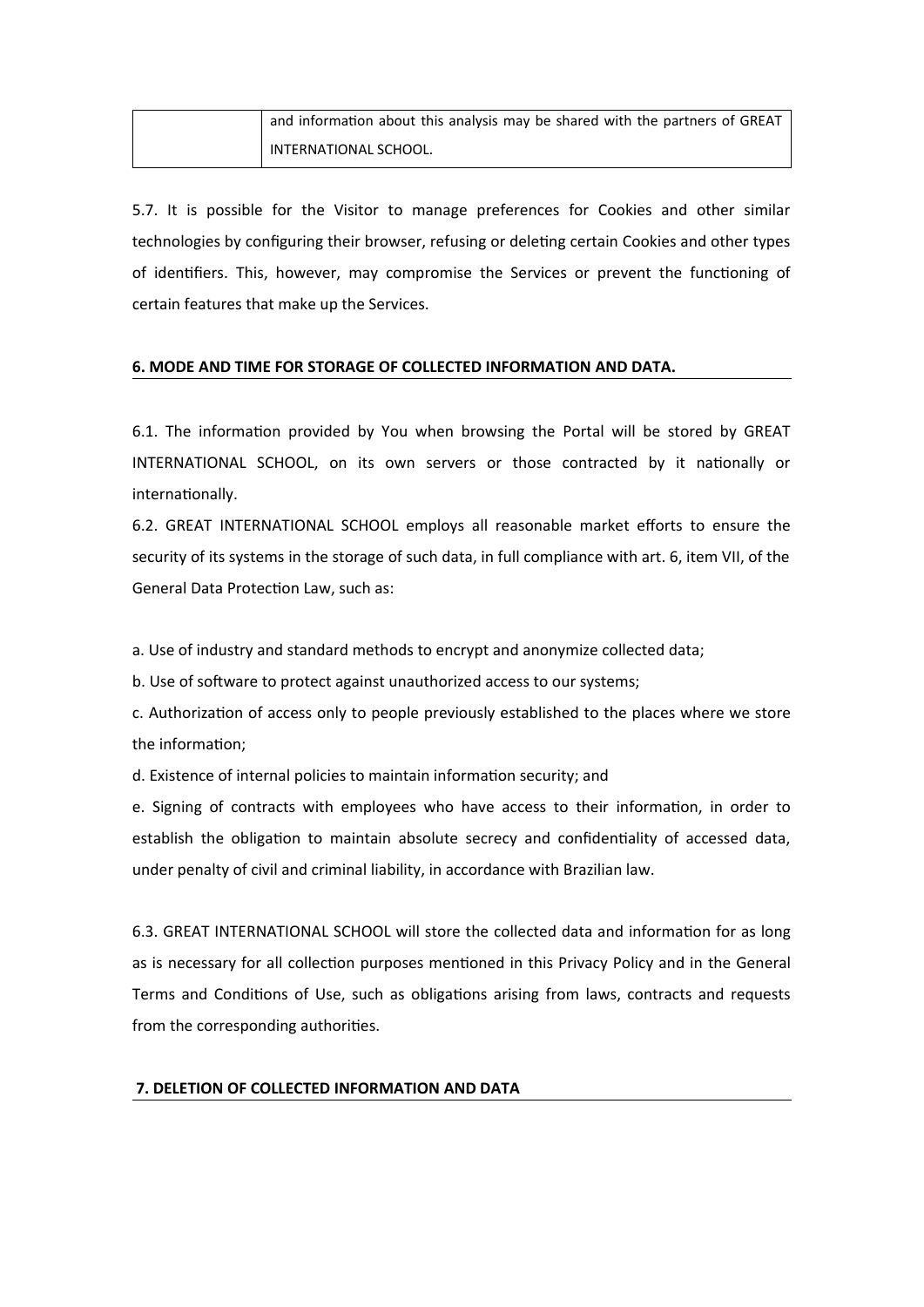7.1. In perfect compliance with art. 8, § 5, and art. 18, item VI of the General Data Protection Law, You can request GREAT INTERNATIONAL SCHOOL, free of charge and with ease, that the information referred to herein be deleted, by means of the unsubscribe request.

7.2. GREAT INTERNATIONAL SCHOOL will use its best efforts to respond to all opt-out requests as quickly as possible.

7.3. GREAT INTERNATIONAL SCHOOL clarifies that You will respect the minimum storage period for certain information, as determined by Brazilian law, even if You request the exclusion of such information.

#### **8. DATA HOLDER RIGHTS AND INFORMATION**

8.1. The entire content of this Privacy Policy and the General Terms and Conditions of Use seeks to respect the guarantees of the holders of the data and information collected, confirming that they will always have rights to privacy and protection of their personal data, notably those contained in arts. 9, 17 and 18 of the General Data Protection Law, as it follows:

a. Right of easy access to information about the processing of your data;

b. Fundamental rights of freedom, intimacy and privacy.

c. Right of access to data, including the possibility of correcting, completing, deleting and/or blocking data.

- d. Right to exercise data portability.
- e. Right to revoke prior express consent.

## **9. UPDATES: PRIVACY POLICY.**

9.1. This version governs all relations between GREAT INTERNATIONAL SCHOOL and Visitors, respecting acquired rights, perfect legal acts and judgments.

9.2. The provisions of this Privacy Policy shall survive any form of termination, which occurs for any reason, in order to continue to have effects on the parties as long as there are subsequent legal relationships.

9.3. GREAT INTERNATIONAL SCHOOL reserves the right to update and modify any of its legal documents, including this Privacy Policy, as well as to modify its business model freely, in accordance with the Civil Rights Framework and the General Data Protection Law. Any